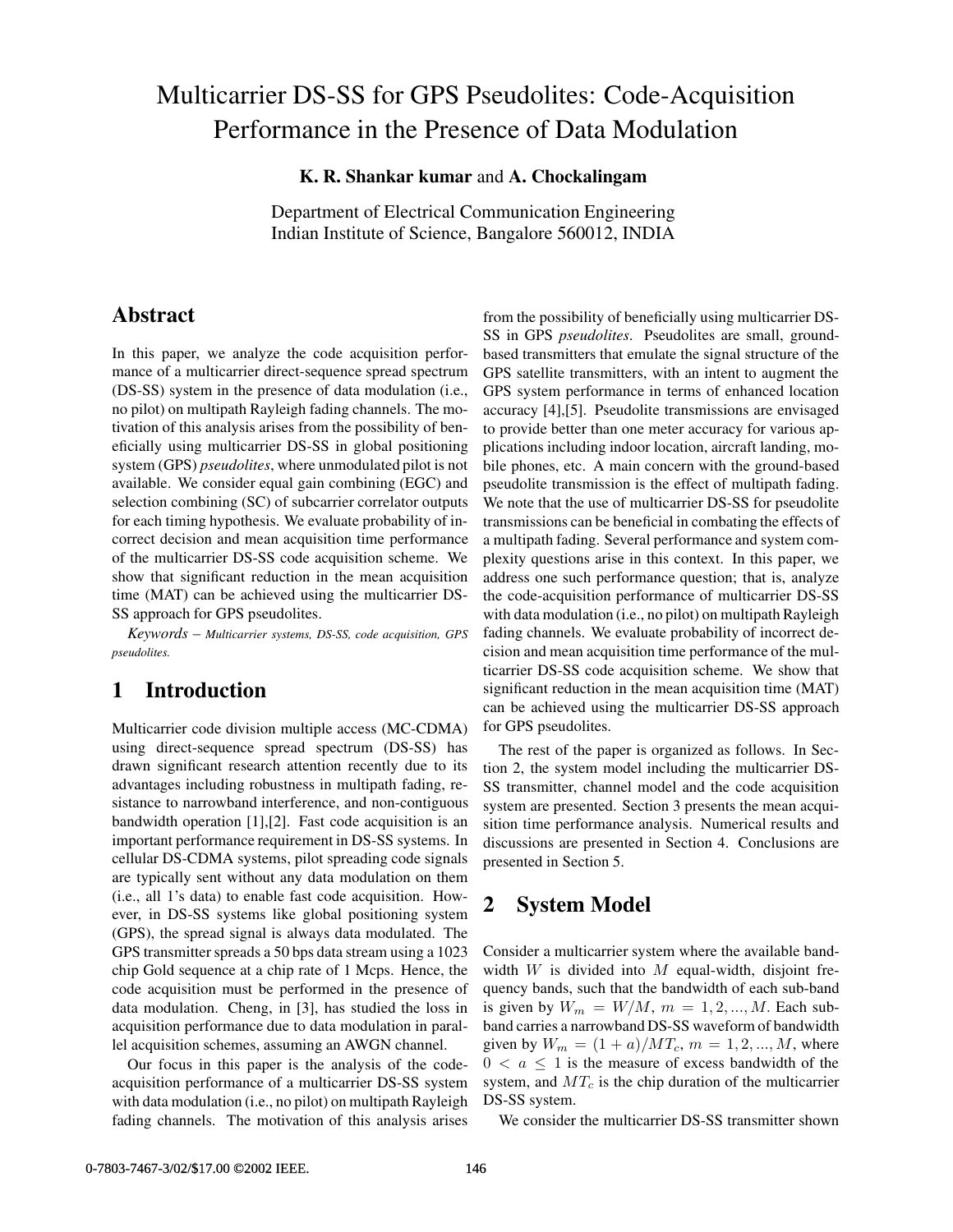

Figure 1: Multicarrier DS-SS transmitter.

in Fig. 1. The transmitted signal is given by

$$
s(t) = \sqrt{2E_c} \sum_{n = -\infty}^{\infty} d_q c_n h(t - nMT_c) \sum_{m=1}^{M} \cos(\omega_m t + \theta_m),
$$
 (1)

where  $\{d_q\}$ ,  $q = |n/N|$  represents the transmitted data, N is the number of chips per data bit,  ${c_n}$  represents the spreading sequence,  $h(t)$  is the impulse response of the chip wave shaping filter, M represents the number of sub-bands each of width  $W/M$  Hz, and  $\omega_m$  and  $\theta_m$  are the  $m<sup>th</sup>$  subcarrier's frequency and phase, respectively. In pilot-aided acquisition schemes,  $\{d_a\}$  will be all 1's data, whereas in GPS like transmissions,  $\{d_q\}$  will correspond to the information data bits. In this paper, we consider two cases; {dq} being *random data* (RD) stream and *alternate data* (AD) stream (i.e., 10101010... stream, which represents the worst case data transitions scenario). The received signal,  $r(t)$ , is given by

$$
r(t) = \sqrt{2E_c} \sum_{n = -\infty}^{\infty} d_{\lfloor (n+D)/N \rfloor} c_{n+D} \quad (2)
$$

$$
\cdot h(t - nMT_c - \epsilon) \sum_{m}^M \alpha_m \cos(\omega_m t + \theta'_m) + n(t),
$$

where D is the phase of the code chip sequence,  $\epsilon$  is the unknown time delay given by  $\epsilon = DMT_c + \tau$  and  $\tau$  is assumed to be uniformly distributed over [0,  $MT_c$ ),  $\alpha_m$ represents the fade amplitude on the  $m^{th}$  subcarrier which is a Rayleigh random variable with  $E[\alpha_m^2] = 1$ ,  $\phi_m$  is the channel introduced random phase on the  $m<sup>th</sup>$  subcarrier which is a uniform random variable over [0,  $2\pi$ ),  $\theta'_m$  =  $\theta_m + \phi_m$ , and  $n(t)$  is the AWGN with a psd of  $\eta_0/2$ .

 $\overline{m=1}$ 

Fig. 2 shows the code-acquisition scheme at the multicarrier DS-SS receiver. There are M noncoherent correlators, one on each of the M subcarrier branches. If  $U_1$  is the number of hypothesis to be tested in a singlecarrier system  $(M = 1)$ , then the number of hypothesis to be tested in a multicarrier system  $(M > 1)$  will be  $U = U_1/M$  (since one chip duration in a multicarrier system is  $M$  times that of a single-carrier system). For each timing hypothesis that is tested, these correlators generate M output statistics  $z_m^{(j)}$ , where  $z_m^{(j)}$  is the  $m^{th}$  correlator output for the  $j<sup>th</sup>$  hypothesis,  $m = 1, 2, ..., M$  and  $j = 1, 2, ...U$ . We consider two ways of combining the M correlator outputs for each timing hypothesis; equal gain combining (EGC) and selection combining (SC). In EGC, the combiner output statistic for the  $j<sup>th</sup>$  hypothesis is given by  $Z^{(j)} = \sum_{m=1}^{M} z_m^{(j)}$ . In SC, the maximum



Figure 2: Block diagrams of a) multicarrier DS-SS code-acquisition scheme, and b) *m*th branch noncoherent correlator.

among the M correlator outputs is taken as the combiner output, i.e.,  $Z^{(j)} = \max(z_1^{(j)}, z_2^{(j)}, ..., z_M^{(j)})$ . The hypothesis for which  $Z^{(j)}$ ,  $j = 1, 2, ...U$  is maximum is declared as the correct timing hypothesis.

### **3 Performance Analysis**

In this section, we present the analysis of the performance of the code-acquisition scheme described above. Specifically, we derive the expressions for the probability of incorrect decision, which is used in the computation of the mean acquisition time. We define the probability of incorrect decision,  $P_e$ , as the probability that the maximum  $Z^{(j)}$  does not correspond to the correct timing hypothesis. We take the integration time for each hypothesis in the noncoherent correlator to be one data bit duration. The one bit integration period is divided into  $J = MJ_1$ subintervals, where  $J_1$  is the number of subintervals when  $M = 1$ . Since we take the total integration time to be one data bit duration, only one of the  $J$  subintervals will encounter data transition and hence signal loss. We model this signal loss due to data transitions by a uniform r.v  $\beta$ , and obtain the correlator output statistics (mean and variance) for each subinterval, conditioned on  $\beta$  and  $H_k$ ,  $k = 0, 1$ , where  $H_0$  and  $H_1$  correspond to the incorrect and correct hypothesis, respectively. The output of the  $m^{th}$  correlator branch,  $z_m^{(j)}$ , is obtained by summing up the output from of all the  $J$  subintervals. We then obtain the pdf of the combined signal output,  $Z^{(j)}$ , by using the characteristic function of  $z_m^{(j)}$ , and applying Cauchy residue theorem. From the pdf of the combined signal output, we obtain the probability of incorrect decision,  $P_e$ .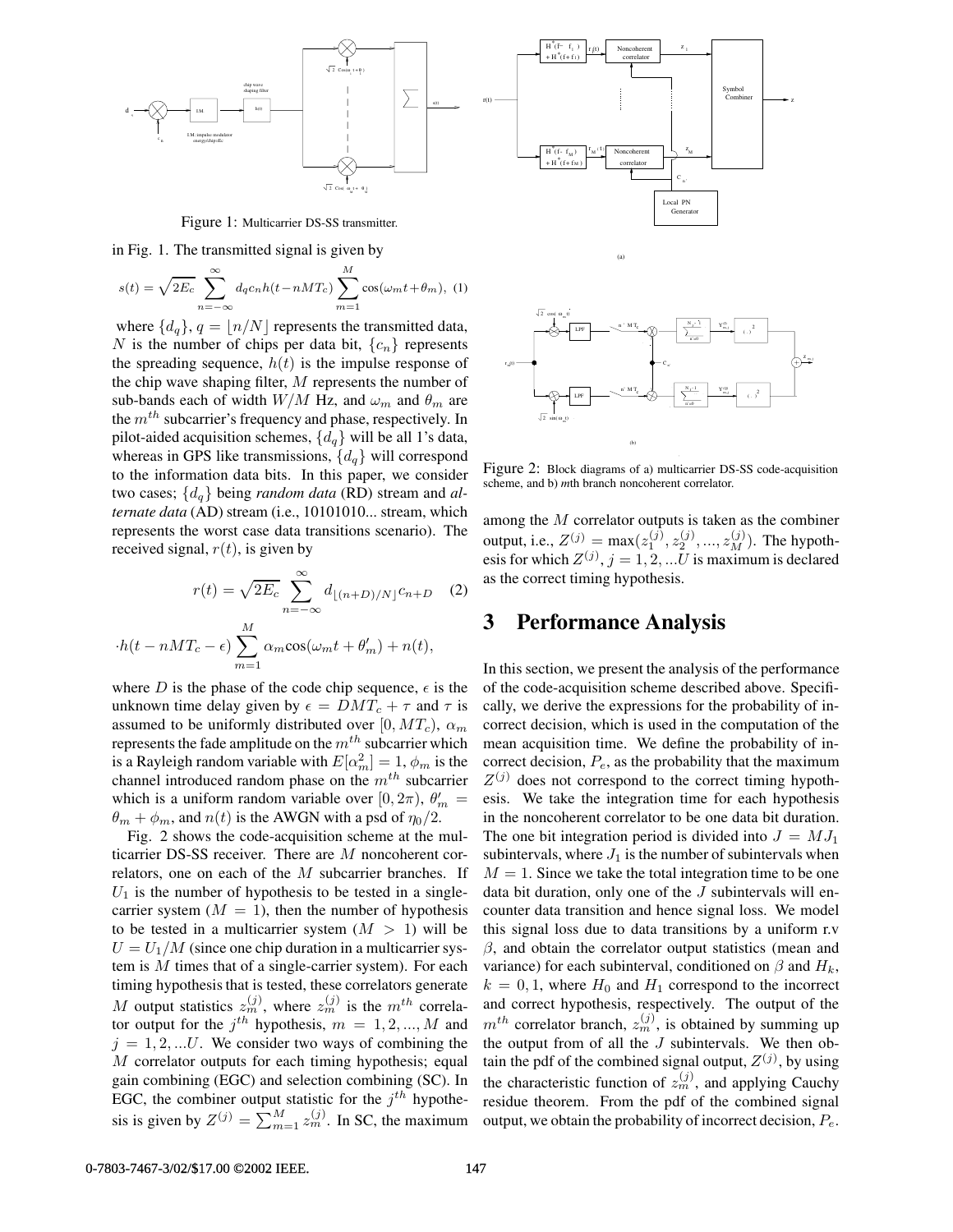#### **3.1 Correlator Output Statistics**

As is [6], to keep the analysis tractable,  $\alpha_m$  and  $\phi_m$  are assumed to be constant and independent in each of the subintervals of the mth branch noncoherent correlator. So, we have the transfer function of the  $j$ th subinterval for the mth subcarrier to be  $\alpha_{m,j}e^{j\phi_{m,j}}$ , where the  $\alpha_{m,j}$ and the  $\phi_{m,j}$  are independent and identically distributed (i.i.d) Rayleigh random variables with a unit second moment, and i.i.d. uniform random variables over  $(0, 2\pi)$ , respectively.

Now, we have the inphase and quadrature components, obtained by integrating over  $N_J$  chips in the jth subinterval of the mth noncoherent correlator to be

$$
Y_{m,j}^{(I)} = \sqrt{\frac{E_c}{M}} \alpha_{m,j} S(\epsilon) \cos(\theta'_{m,j}) + N_{Y_{m,j}}^{(I)}, \quad (3)
$$

$$
Y_{m,j}^{(Q)} = \sqrt{\frac{E_c}{M}} \alpha_{m,j} S(\epsilon) \cos(\theta'_{m,j}) + N_{Y_{m,j}}^{(Q)}, \quad (4)
$$

where

$$
S(\epsilon) = \sum_{n'=0}^{N_J - 1} \sum_{n=-\infty}^{\infty} d_{\lfloor (n+D)/N \rfloor} c_{n+D} c_{n'}
$$
(5)  

$$
x[(n'-n)MT_c - \epsilon],
$$

$$
N_{Y_{m,j}}^{(I)} = \sum_{n'=0}^{N_J - 1} c_{n'} [\text{Lpf}\{n'_m(t)\sqrt{2}\cos(\omega_m t)\}_{t = n'MT_c}], \quad (6)
$$

$$
N_{Y_{m,j}}^{(Q)} = \sum_{n'=0}^{N_J - 1} c_{n'} [\text{Lpf}\{n'_m(t)\sqrt{2}\text{sin}(\omega_m t)\}_{t = n'MT_c}]. \quad (7)
$$

In Eqns. (6) and (7), the term  $n'_m(t)$  is  $n(t)$  after passing through the mth bandpass filter, and Lpf represents a low-pass filtering operation after which double frequency terms can be ignored. Note that  $N_{Y_{m,j}}^{(I)}$  and  $N_{Y_{m,j}}^{(Q)}$  are Gaussian by assumption [1]. The variances of  $N_{Y_{m,j}}^{(I)}$  and  $N_{Y_{m,j}}^{(Q)}$  are given by  $\sigma_{m,j}^2 \triangleq var\{N_{Y_{m,j}}^{(I)}\}$  =  $var\{N_{Y_{m,j}}^{(Q)}\}=N_J\eta_0/2.$ 

It is assumed that  $S(\epsilon)$  has two values:  $\mu_1$  under the condition of  $H_1$  and  $\mu_0$  under the condition of  $H_0$ . Since  $X(f)$  satisfies the Nyquist criterion, we have  $x[(n'$  $n)MT_c|=0$  for  $n' \neq n$ ,  $\mu_1$  and  $\mu_0$  are given by  $\pm \beta N$ and  $\sum_{n'=0}^{N_J-1} d_{\lfloor (n'+D)/N \rfloor} c_{n'} c_{n'+D}$ , respectively. In this,  $\beta$  is a random variable, uniformly distributed between [0,1], which accounts for the signal loss due to data modulation.

The output due to the  $j$ th subinterval in the noncoherent correlator of the mth branch is given by  $z_{m,j} = \{Y_{m,j}^{(I)}\}^2 + \{Y_{m,j}^{(Q)}\}^2$ . For given  $\alpha_{m,j}, \theta'_{m,j}$ and  $\mu_k$ , we have  $Y_{m,j}^{(I)}$  and  $Y_{m,j}^{(Q)}$  are independent Gaussian random variables with variance  $\sigma_{m,j}^2$  and means  $\sqrt{\frac{E_c}{M}} \alpha_{m,j} \mu_k \cos(\theta'_{m,j})$  and  $\sqrt{\frac{E_c}{M}} \alpha_m \mu_k \sin(\theta'_{m,j})$ , respectively. Therefore, the conditional probability density function of  $z_{m,j}$ , conditioned on  $\alpha_{m,j}$  and  $H_k(k = 0, 1)$ , is a non-central  $\chi^2$  random variable with two degrees of freedom. After removing the conditioning on  $\theta'_{i,j}$ , we get

$$
p_{z_{m,j}|\alpha_{m,j},H_k,\beta}(z_{m,j}|\alpha_{m,j},H_k,\beta)
$$
\n
$$
=\frac{1}{2\sigma_{m,j}^2}I_0\left(\frac{\sqrt{\frac{E_c}{M}z_m}}{\sigma_{m,j}^2}\mu_k\alpha_{m,j}\right)
$$
\n
$$
\cdot \exp\left(-\frac{z_m + \frac{E_c}{M}\mu_k^2\alpha_{m,j}^2}{2\sigma_{m,j}^2}\right),
$$
\n(8)

where  $I_0(x)$  is the zeroth modified Bessel function of the first kind. After removing the conditioning on  $\alpha_{m,j}$ , we get

$$
p_{z_{m,j}|H_k,\beta}(z_{m,j}|H_k,\beta) = \frac{1}{2v_{m,j,k}} \exp\Big(-\frac{z_{m,j}}{2v_{m,j,k}}\Big),\,
$$
  
where  $v_{m,j,k} = \sigma_{m,j}^2 + m_k^2/2$  and  $m_k = \sqrt{\frac{E_c}{M}\mu_k^2}$ . (9)

#### **3.2 Probability of Incorrect Decision**

As in [6], to keep the analysis tractable, we assume that  $\mu_0 = 0$ . This means that the shifts of the spreading sequences are orthogonal irrespective of the data modulation, and, therefore, the noise out of the parallel branches are uncorrelated. The probability of incorrect decision (i.e., the probability that the maximum  $Z^{(j)}$  does not correspond to the correct timing hypothesis) is given by

$$
P_e = 1 - \int_0^\infty p_{z|H_1,\beta}(z|H_1,\beta)
$$
 (10)  

$$
\left[\int_0^z p_{z|H_0,\beta}(y|H_0,\beta)dy\right]^{U-1} dz,
$$

where  $U$  is the number of hypotheses to be tested and  $p_{z|H_1,\beta}(z|H_1,\beta)$  is the conditional pdf of the symbol combiner output z conditioned on  $H_k$  and  $\beta$ . We consider two symbol combining methods namely, equal gain combining (EGC) and selection combining (SC).

A. *Equal Gain Combining*

The output of the equal gain combiner is given by

$$
z = \sum_{m=1}^{M} z_m,\tag{11}
$$

where  $z_m$ , the output of the mth branch noncoherent correlator, is given by

$$
z_m = \sum_{j=1}^{J} z_{m,j}.
$$
 (12)

In our analysis, we have taken the total integration time to be one data bit. In that case, only one of the subinterval in any of the mth branch noncoherent correlator will encounter data transition and we will assume that to be the first subinterval itself. Then, the first subinterval that encounters data transition will have  $\mu_1 = \pm \beta N_J$  and the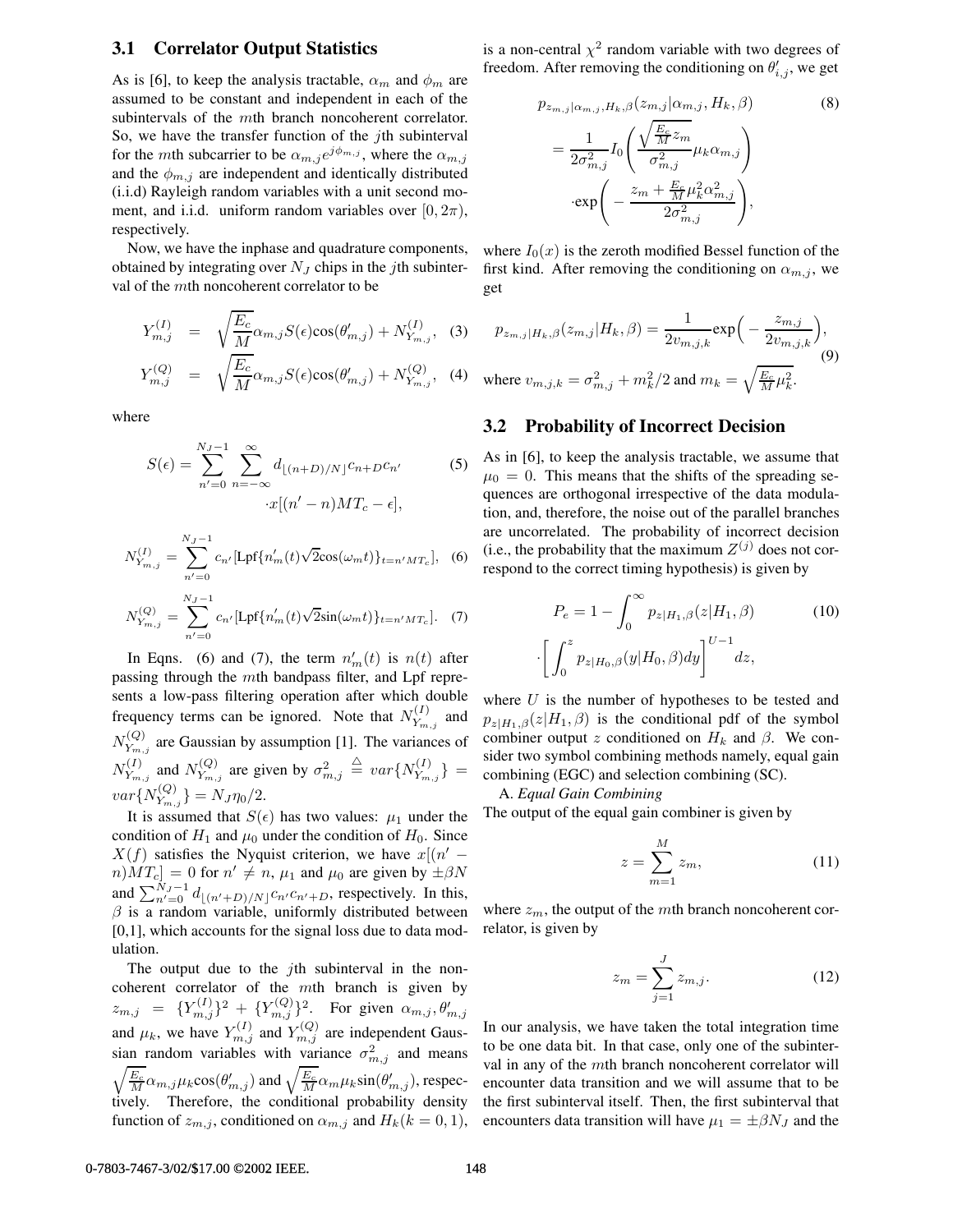rest of the  $J - 1$  subintervals in the *mth* branch noncoher-<br>ent correlator will have  $\mu_1 = \pm N_J$ .

In every  $z_m$ , all the  $z_{m,j}$ 's are independent random variables. So, we have

$$
p_{z_m|H_k,\beta}(z_m|H_k,\beta) = \frac{1}{2\pi j} \oint \exp(-sz_m) \prod_{j=1}^J \Phi_{z_{m,j}|H_k,\beta}(s)ds,
$$
\n(13)

where  $\Phi_{z_{m,j}|H_k,\beta}$  is the characteristic function of of  $z_{m,j}$ , conditioned on  $H_k$  and  $\beta$ , and is given as

$$
\Phi_{z_{m,j}|H_k,\beta}(s) = \int_0^\infty \exp(sz_{m,j}) p_{z_{m,j}|H_k,\beta}(z_{m,j}|H_k,\beta) dz_{m,j}
$$
  
= 
$$
\frac{1}{1 - 2v_{m,j,k}s}.
$$
 (14)

To obtain  $\Phi_{z_{m,j}|H_k,\beta}(s)$  for the first subinterval in the mth branch that encounters data transition, we will have to replace  $v_{m,1,1}$  in the Eqn. (14), by  $\sigma_{m,j}^2 + (\beta N_J)^2/2$ and  $\sigma_{m,j}^2 + ((\beta + 1)N_J)^2/8$  for AD and RD cases respectively, and  $v_{m,1,0} = \sigma_{1,1}^2$  for both AD and RD.

Since the  $z_m$ 's are independent random variables, the pdf of z given  $H_k$  and  $\beta$  is

$$
p_{z|H_k,\beta}(z|H_k,\beta) = \frac{1}{2\pi j} \oint \exp(-sz) \prod_{m=1}^{M} \Phi_{z_m|H_k,\beta}(s)ds.
$$
\n(15)

When  $H_1$  is true, we will have

$$
p_{z|H_1,\beta}(z|H_1,\beta)=\frac{1}{2\pi j}\oint\frac{\exp(-sz)}{(1-2v_{m,2,1}s)^{M\,J-M}(1-2v_{m,1,1}s)^{M}}ds. \tag{16}
$$

From the Cauchy residue theorem [8], Eqn. (16) equals

$$
p_{z|H_1,\beta}(z|H_1,\beta) = \frac{f_1(\frac{1}{2v_{m,2,1}},z)}{(2v_{m,2,1})^{MJ-M}(MJ-M-1)!} \quad (17)
$$

$$
+ \frac{f_2(\frac{1}{2v_{m,1,1}},z)}{(M-1)!(2v_{m,1,1})^M},
$$

where

$$
f_1(s,z) = \frac{\partial^{MJ-M-1}}{\partial s^{MJ-M-1}} \left( \frac{(-1)^{MJ-M-1} \exp(-sz)}{(1-2v_{m,1,1}s)^M} \right),
$$
 (18)

$$
f_2(s, z) = \frac{\partial^{M-1}}{\partial s^{M-1}} \left( \frac{(-1)^M \exp(-sz)}{(1 - 2v_{m, 2, 1} s)^{MJ - M}} \right).
$$
 (19)

When  $H_0$  is true, we will have  $v_{m,j,0} = \sigma_{1,1}^2$ . So, we will obtain

$$
p_{z|H_0,\beta}(z|H_0,\beta) = p_{z|H_0}(z|H_0),
$$
\n
$$
= \frac{1}{2\pi j} \oint \frac{\exp(-sz)}{(1-2\sigma_{1,1}^2 s)^{MJ}} ds.
$$
\n(20)

Again, from Cauchy residue theorem [8], we get

$$
p_{z|H_0,\beta}(z|H_0,\beta) = \frac{z^{MJ-1}\exp(-\frac{z}{2\sigma_{1,1}^2})}{(2\sigma_{1,1}^2)^{MJ}(MJ-1)!}.
$$
 (21)

The integration of Eqn. (21) gives [9]

$$
\int_0^z p_{z|H_0,\beta}(y|H_0,\beta) = 1 - \sum_{k=0}^{MJ-1} \left(\frac{z}{2\sigma_{1,1}^2}\right)^k \frac{\exp(-\frac{z}{2\sigma_{1,1}^2})}{k!}.
$$
\n(22)

The integration of Eqn. (10) is done numerically. B. *Selection Combining*

The output of the selection combiner is given by

$$
z = \max(z_1, z_2..., z_M), \tag{23}
$$

where  $z_m$ ,  $m = 1, 2, ..., M$ , is given by Eqn. (12). The conditional pdf of z conditioned on  $H_k$  and  $\beta$  is given by

$$
p_{z|H_k}(z|H_k) = \frac{\partial \text{pr}\{z_1 \le z, z_2 \le z, ..., z_M \le z|H_k, \beta\}}{\partial z} \quad (24)
$$

The conditional pdf of  $z_m$ ,  $m = 1, 2, ..., M$ , given  $H_k$ and  $\beta$  is obtained from Eqn. (17) and Eqn. (21) by replacing M by  $M = 1$ . The evaluation of Eqn. (24) and Eqn. (10) is done numerically.

#### **3.3 Mean Acquisition Time**

From the probability of incorrect decision, the mean acquisition time for the acquisition procedure is given by [10]

$$
\overline{T_a} = UT_i + (UT_i + T_P) \frac{P_e}{(1 - P_e)},\tag{25}
$$

where U is the number of hypotheses to be tested,  $T_i$  is the noncoherent correlator integration time for each hypothesis (which is taken to be 1 bit duration) and  $T_P$  is the penalty time incurred in case of a incorrect decision.

### **4 Numerical Results**

In Figs. 3, 4 and 5, we plot the probability of incorrect decision,  $P_e$ , for both single-carrier ( $M = 1$ ) as well as multicarrier  $(M = 2, 4)$  DS-SS, for no data (ND) modulation (Fig. 3), alternate data (AD) modulation (Fig. 4), and random data (RD) modulation (Fig. 5). Results for both equal gain combining (EGC) and selection combining (SC) are given for the multicarrier scheme. The number of subintervals,  $J_1$ , for the single-carrier system is taken to be 4 (so that the number of subintervals in the multicarrier system,  $J = MJ_1$ ) and the value of  $\beta$ is taken to be 0.5. As in GPS, the chip rate is 1 Mcps, the data rate is 50 bps (i.e., 1 bit time  $= 20$  msec), the number of chips per bit  $N_1 = 20460$ , and the number of hypotheses to be tested  $U_1 = 1023$ . It is observed that the multicarrier system (both EGC and SC) provides much lower probability of incorrect decision compared to the singlecarrier system. Also, as the number of subcarriers  $M$  is increased,  $P_e$  decreases. For a given  $M$ , EGC performs better than SC.

In Figs. 6 and 7, we plot the mean acquisition time (MAT) as a function of the number of subintervals,  $J_1$ , for both single-carrier  $(M = 1)$  as well as multicarrier  $(M = 2, 4)$  DS-SS, for alternate data (AD) modulation (Fig. 6) and random data (RD) modulation (Fig. 7) at an  $E_b/\eta_0 = MNE_c/\eta_0$  of 22 dB. We have taken  $T_i = 20$ msec (which is equal to one bit duration in GPS) and  $T_P = 1000T_i$  (i.e., 20 secs). Since U and  $P_e$  for multicarrier DS-SS are much smaller than those of a singlecarrier system, significant reduction in MAT is achieved